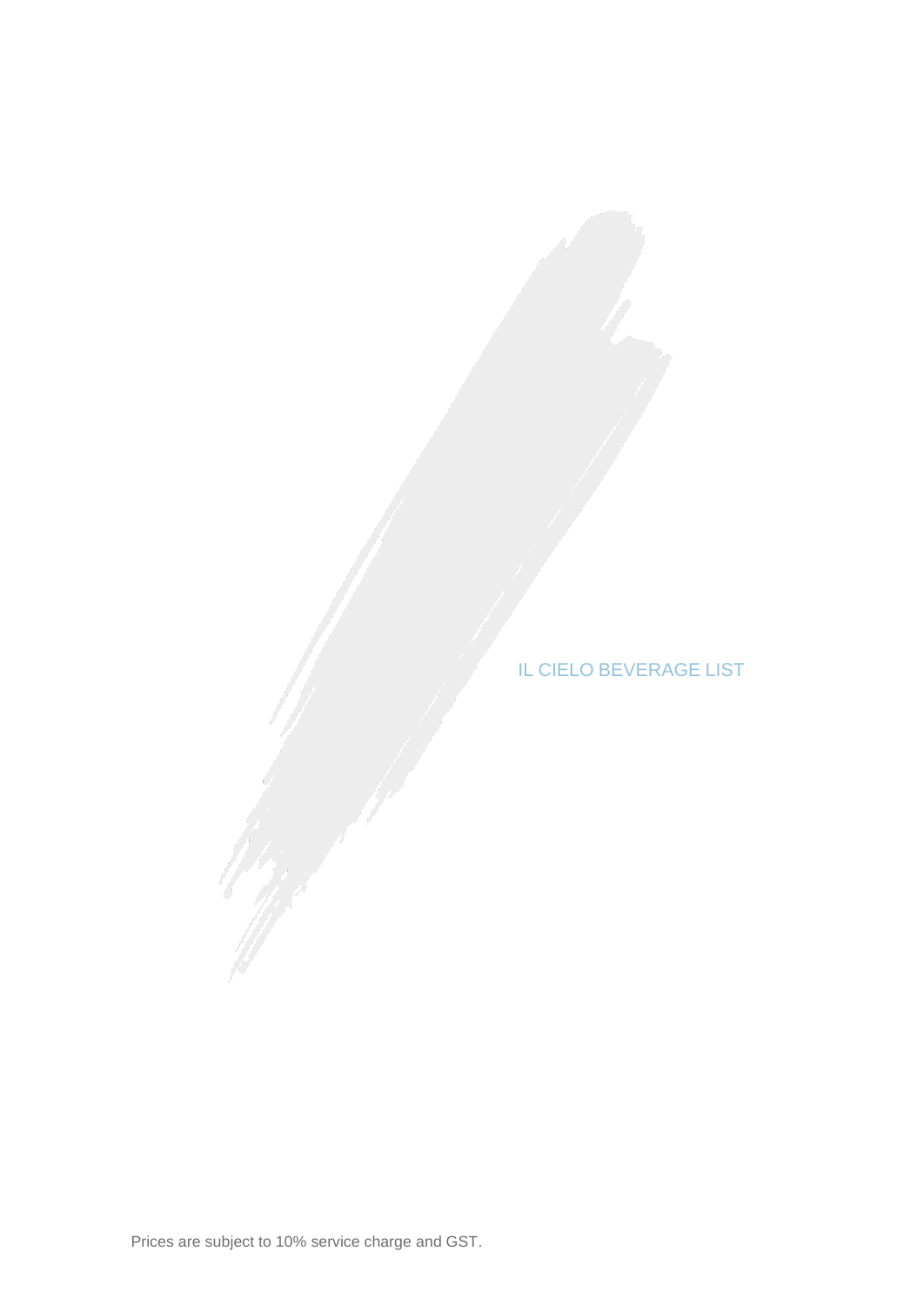|             |           |                                                                                                                                           | Glass | <b>Bottle</b> |
|-------------|-----------|-------------------------------------------------------------------------------------------------------------------------------------------|-------|---------------|
| SPARKLING   | <b>NV</b> | Argeo Prosecco Treviso Brut, Ruggeri, Veneto, Italy<br>Fantastic sparkling wine, fruity and soft, a great aperitif or<br>with the starter | 17    | 70            |
|             | <b>NV</b> | Champagne, Laurent Perrier Brut, France<br>Fresh and vibrant, this champagne will bring your food<br>alive                                | 28    | 138           |
| <b>NINE</b> | 2019      | Il Sole, Chardonnay Organic IGT                                                                                                           | 14    | 68            |
|             | 2020      | Il Sole, Pinot Grigio Organic IGT                                                                                                         | 14    | 68            |
| WHITE       | 2019      | Sauvignon Blanc, La Tunella, Friuli-Venezia Giulia, Italy                                                                                 | 20    | 90            |
| ROSÉ        | 2019      | Tenuta di Ammiraglia, Alie Rose, Toscana, Italy<br>Syrah, with a touch of Vermentino, refined, elegant and<br>subtle peach highlights     | 24    | 98            |
|             | 2020      | Il Sole, Merlot Organic IGT                                                                                                               | 14    | 68            |
| <b>NINE</b> | <b>NV</b> | Il Sole, Cabernet Sauvignon Organic IGT                                                                                                   | 14    | 68            |
| <b>RED</b>  | 2018      | Alamos, Melbac                                                                                                                            | 19    | 88            |
| SWEET       | 2020      | La Spinetta, Biancospino, Moscato d'Asti, Italy<br>Brilliant peach and pear, remarkably refreshing                                        | 16    | 75            |

Vintages are subject to change.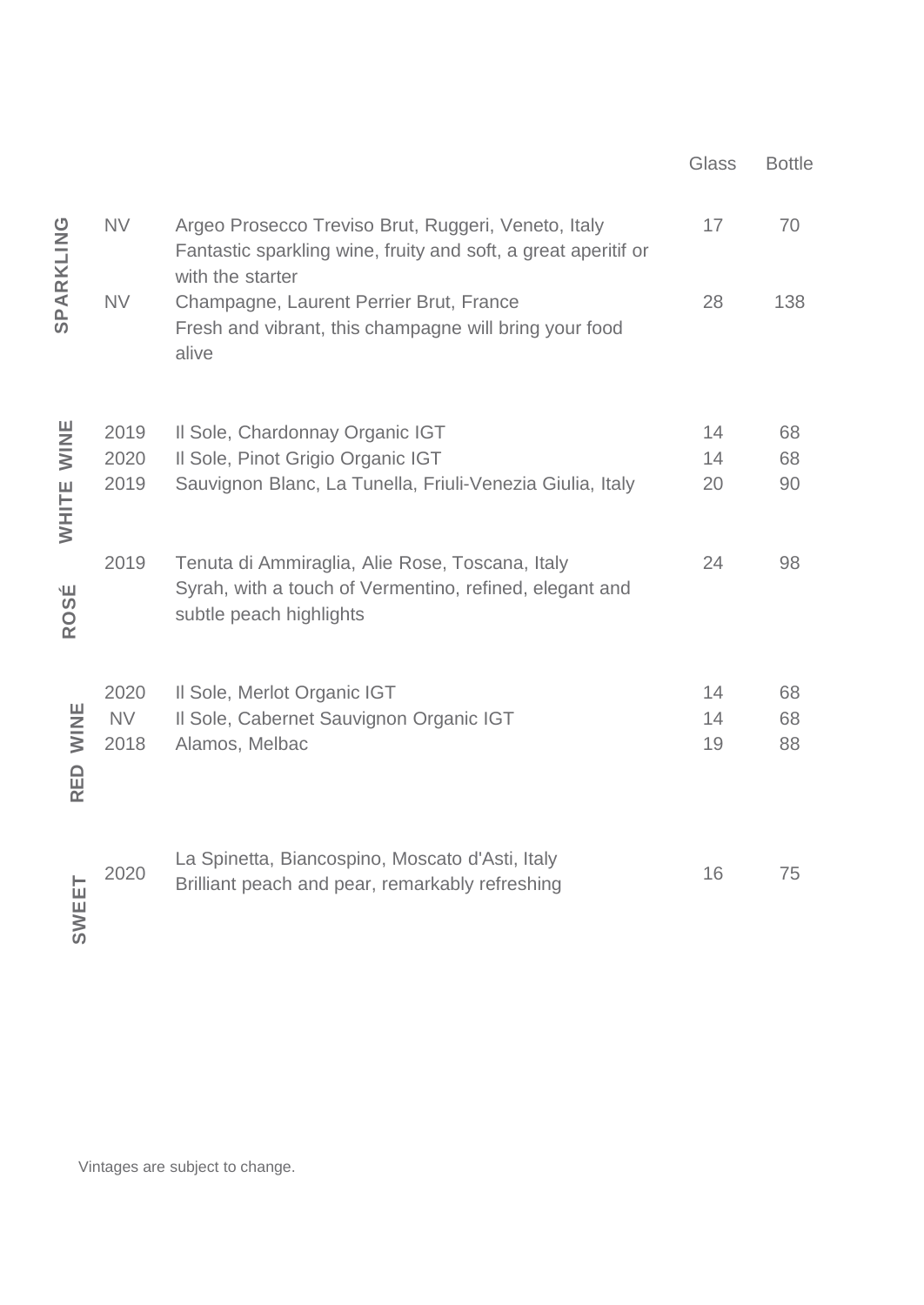## **Ferro** 13 – an atypical winery Bottle

750ml

Ferro13 is an atypical winery forged by influential individuals, who choose to embark on the unconventional route of a 'wine-trepreneur'. Each label was created in mind to reflect a unique personality that humanize the storytelling of wine and comes not only with a food pairing suggestion but also with a movie and a song pairing. A QR code on each bottle will lead to the access of the information.

| 2013 | Nero D'Avola Terre Siciliane "Nerd" IGT    | 90  |
|------|--------------------------------------------|-----|
| 2020 | Negroamaro Puglia "Hipster" IGT            | 90  |
| 2019 | Sangiovese Toscana "Hacker" IGT            | 95  |
| 2017 | Pinot Nero Oltrepo' Pavese "Gentleman" DOC | 110 |
| 2018 | Sauvignon Blanc "Hashtag" IGT              | 95  |
| 2019 | Pinot Grigio "The Lady" DOC                | 95  |
| 2020 | Prosecco Extra Dry Millesimato "The Boss"  | 105 |
|      |                                            |     |

| <b>Organic Wines</b> |                                                                                                                                          | <b>Bottle</b><br>750ml |
|----------------------|------------------------------------------------------------------------------------------------------------------------------------------|------------------------|
|                      | Organic: wines made from grapes grown in Vineyards that exclude the use of synthetic<br>chemicals, fertilizer, herbicides and pesticides |                        |
|                      | White                                                                                                                                    |                        |
| 2020                 | Falerio Oris DOP Ciu Ciu, Marche                                                                                                         | 82                     |
| 2020                 | Catarratto-Chardonnay, B.IO Bpuntoio, Sicily                                                                                             | 95                     |
| 2019                 | Viognier Organic DOC Baglio di Pianetto, IGT Sicily                                                                                      | 92                     |
| 2020                 | <b>ERA Primitivo del Salento Organic</b>                                                                                                 | 70                     |
|                      | Red                                                                                                                                      |                        |
| 2019                 | Rosso Piceno Bacchus, DOC Ciu Ciu, Emiglia-Romagna                                                                                       | 85                     |
| 2020                 | Nero D'Avola, Il Nero, B.IO bpuntoio, Sicily                                                                                             | 95                     |
| 2019                 | Frappato, Baglio di Pianetto, IGT, Sicily                                                                                                | 95                     |
| 2020                 | <b>ERA Primitivo del Salento Organic</b>                                                                                                 | 70                     |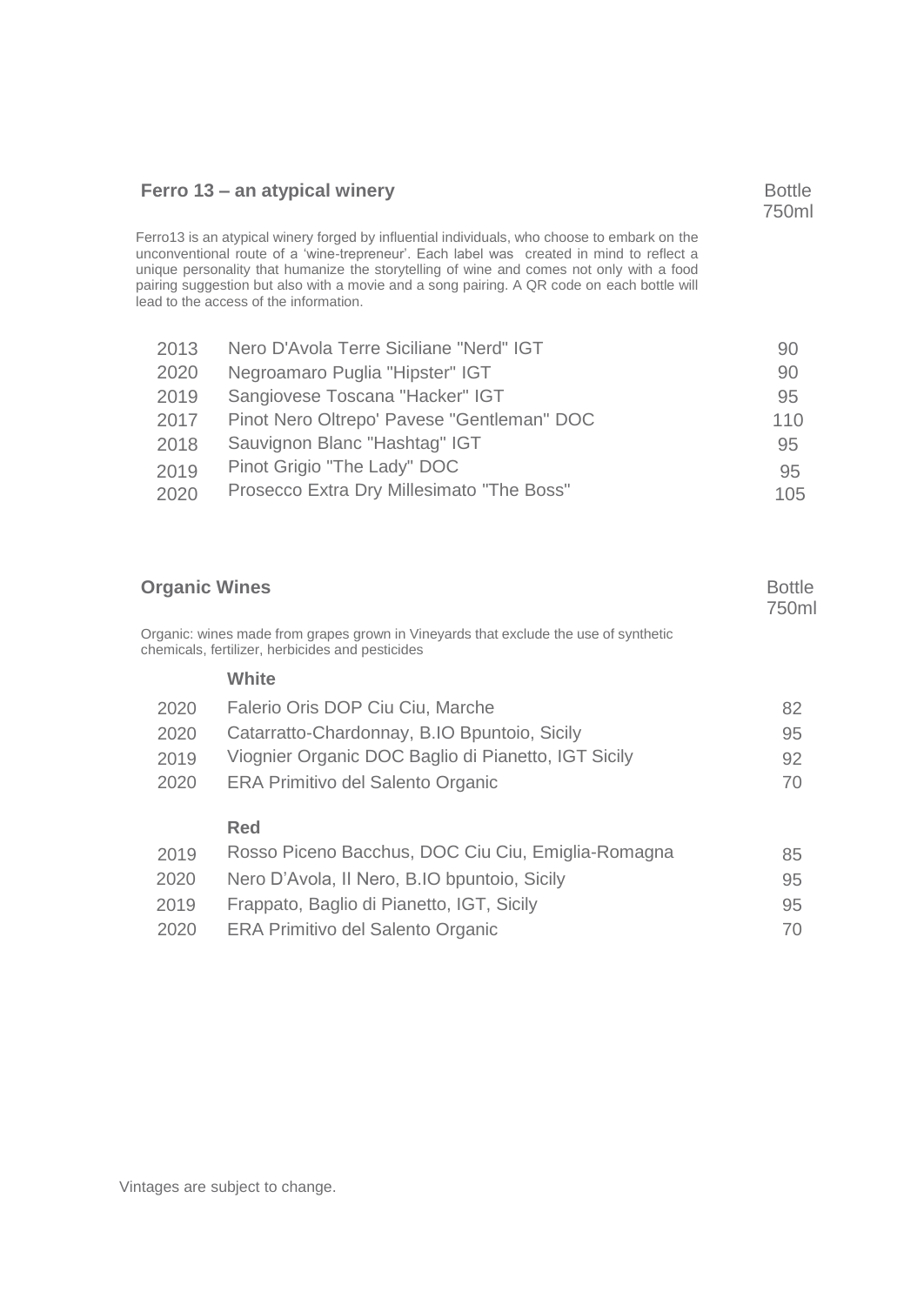|            |                                     | <b>WINES BY THE BOTTLE</b>                                                                                                           | <b>Bottle</b><br>750ml |
|------------|-------------------------------------|--------------------------------------------------------------------------------------------------------------------------------------|------------------------|
| SPARKLING  | <b>NV</b><br><b>NV</b><br><b>NV</b> | Zardetto, DOC Prosecco, Extra Dry<br>Ruggeri, Valdobbiadene Prosecco Superiore Quartese DOCG<br>Argeo Prosecco Treviso Brut, Ruggeri | 90<br>90<br>70         |
|            | 2004                                | Champagne Vintage Blanc<br>Charles de Cazanove, Vielle France, Reims                                                                 | 290                    |
| CHAMPAGNE  | <b>NV</b>                           | Champagne Non Vintage Blanc<br><b>Laurent Perrier Brut</b>                                                                           | 138                    |
|            | <b>NV</b>                           | <b>Champagne Rose</b><br>Taittinger, Prestige Rosé, Reims                                                                            | 270                    |
| <b>ROS</b> | <b>Ш</b> 2019                       | Toscana, Italy<br>Tenuta di Ammiraglia, Alie Rose, Toscana<br>Côte de Provence, France                                               | 98                     |
|            |                                     | Veuve du Vernay, Rose                                                                                                                | 70                     |
|            |                                     |                                                                                                                                      |                        |
|            |                                     |                                                                                                                                      |                        |
|            |                                     |                                                                                                                                      |                        |
|            |                                     |                                                                                                                                      |                        |
|            |                                     | Vintages are subject to change.                                                                                                      |                        |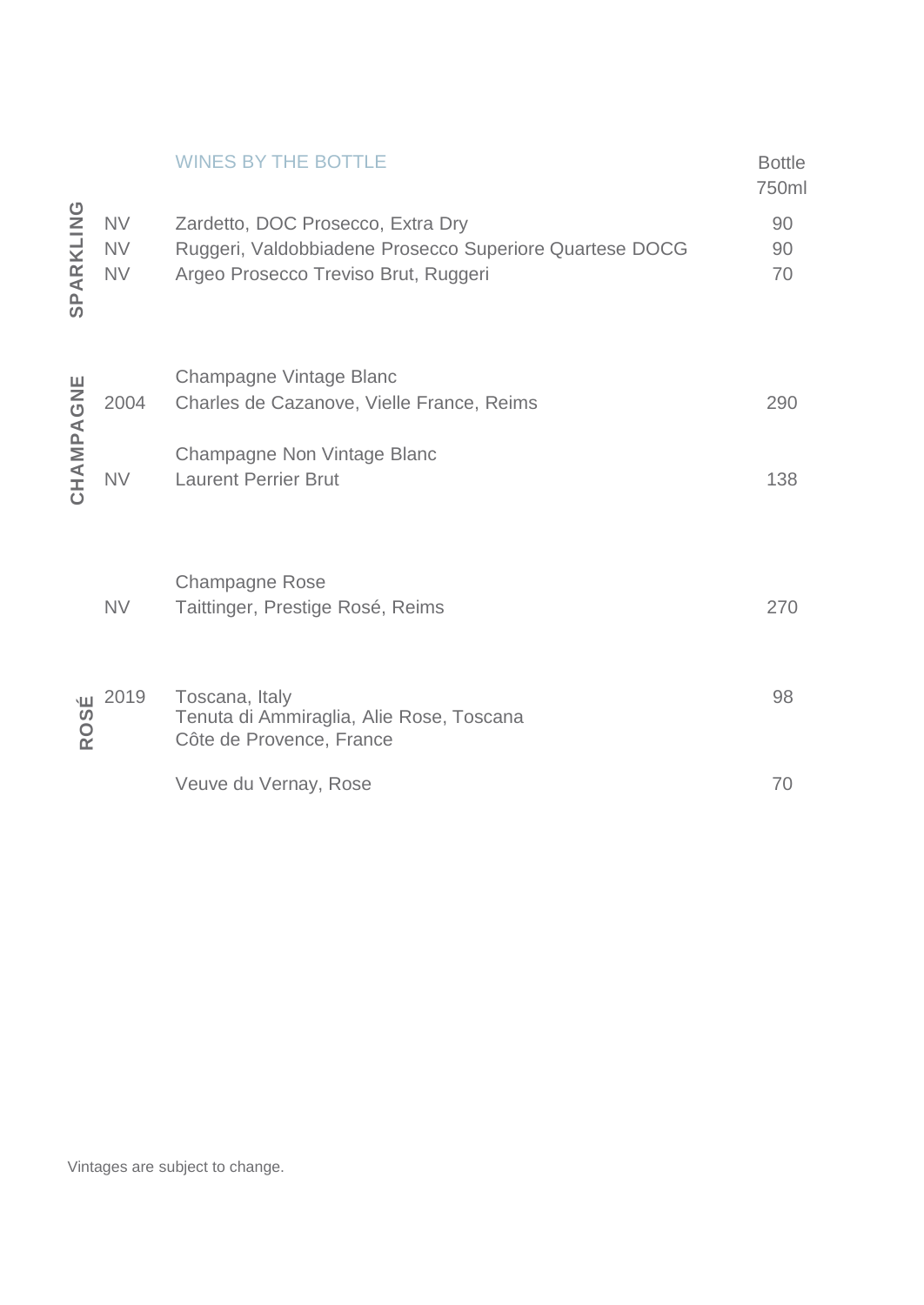|              |              | <b>WHITE WINE</b>                                                                                     | <b>Bottle</b><br>750ml |
|--------------|--------------|-------------------------------------------------------------------------------------------------------|------------------------|
| <b>ITALY</b> | 2019<br>2019 | Friuli<br>Sauvignon Blanc, La Tunella, Friuli-Venezia Giulia<br>Lis Neris Venezia Giulia Pinot Grigio | 90<br>98               |
|              | 2015         | Veneto<br>Soave, Roccolo Grassi, la Broia, Veneto                                                     | 120                    |
|              | 2018         | Liguria<br>Vermentino, Cantine Lunae Grey Label, Colli di Luni                                        | 120                    |
|              | 2018         | <b>Burgundy- Chablis</b><br><b>Chablis, Albert Bichot</b>                                             | 118                    |
|              | 2016         | Chablis Grand Cru "Les Blanchots", Albert Bichot                                                      | 208                    |
|              | 2016         | Burgundy- Cote de Beaune<br>Saint Roman Blanc, Alain Gras                                             | 168                    |
|              |              | <b>Burgundy-Maconnais</b>                                                                             |                        |
|              | 2017<br>2018 | Macon Villages, Albert<br>BichotMacon Villages,                                                       | 108<br>108             |
|              | 2017         | <b>Albert Bichot</b><br>Pouilly-Fuisse, Moulin a vent, Roc des Boutires                               | 150                    |
|              | 2018         | Côtes du Rhone<br>Cote du Rhone, Parallele 45 Blanc, Paul Jaboulet Aine                               | 80                     |
|              |              | Alsace                                                                                                |                        |
|              |              | Gewürztraminer, Trimbach                                                                              | 90                     |
|              |              |                                                                                                       |                        |
|              |              |                                                                                                       |                        |
|              |              |                                                                                                       |                        |
|              |              |                                                                                                       |                        |
|              |              |                                                                                                       |                        |
|              |              | Vintages are subject to change.                                                                       |                        |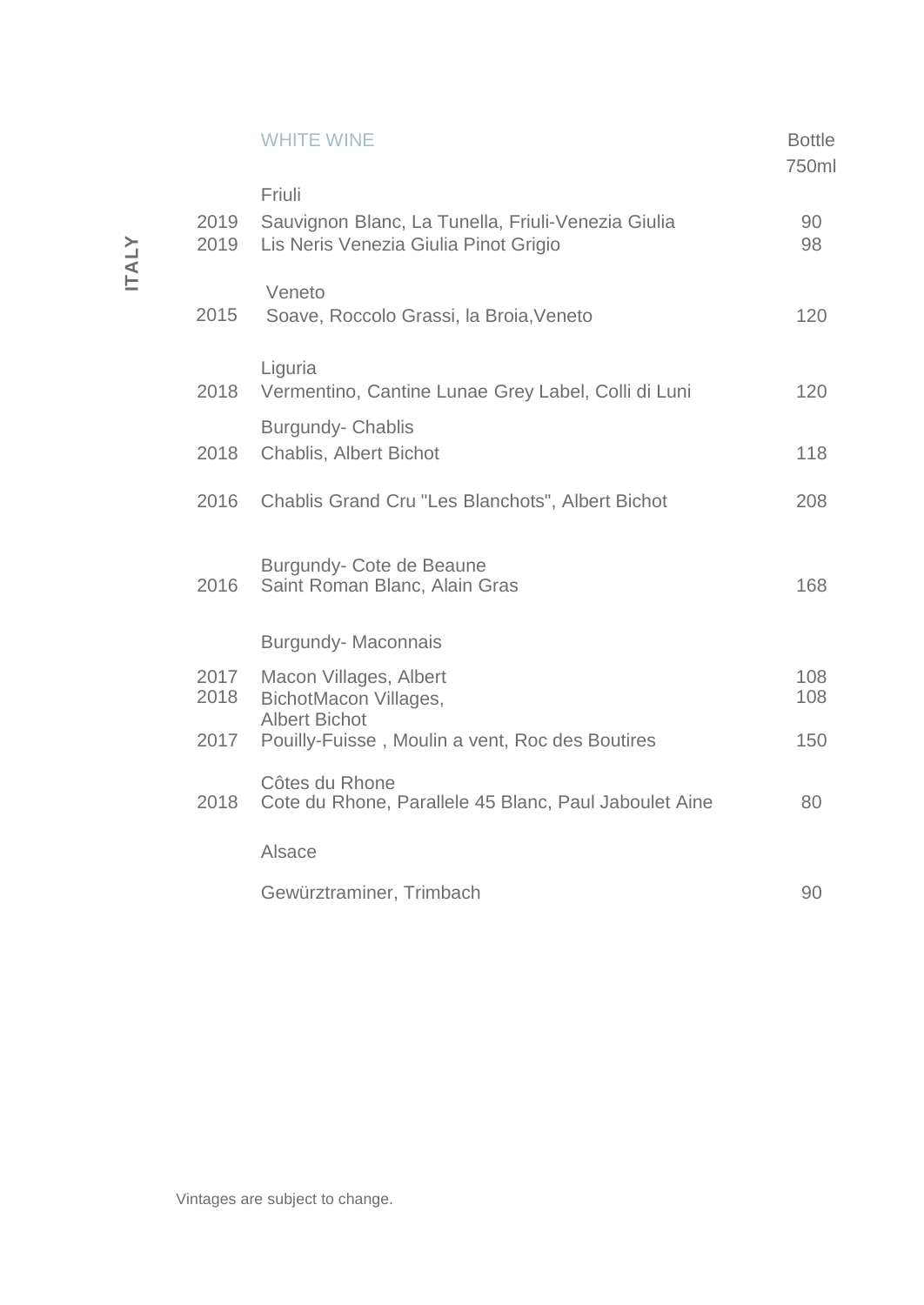|                            |              | <b>WHITE WINE</b>                                                                   | <b>Bottle</b><br>750ml |
|----------------------------|--------------|-------------------------------------------------------------------------------------|------------------------|
|                            | 2020         | South Australia- Adelaide Hills<br>Sauvignon Blanc, Shaw + Smith                    | 128                    |
| AUSTRALIA                  | 2017<br>2005 | South Australia- Hunter Valley<br>Chardonnay, Shirley<br>Semilion, Petersons        | 138<br>158             |
|                            | 2018         | South Australia- McLaren Vale<br>Riesling, Ministry of Clouds                       | 148                    |
|                            | 2019         | Western Australia - Margaret River<br>Riesling, Art Series, Leeuwin Estate          | 98                     |
|                            | 2017         | South Island- Marlborough<br>Sauvignon Blanc, Petit Clos Henri                      | 88                     |
| <b>ZEALAND</b><br>MEN<br>N | 2018         | <b>SOUTH AFRICA</b><br>Coastal Region- Drakenstein Valley<br>Chardonnay, Boschendal | 98                     |
|                            |              | Chenin Blanc, Alheit Vineyards, Hereafter Here                                      | 105                    |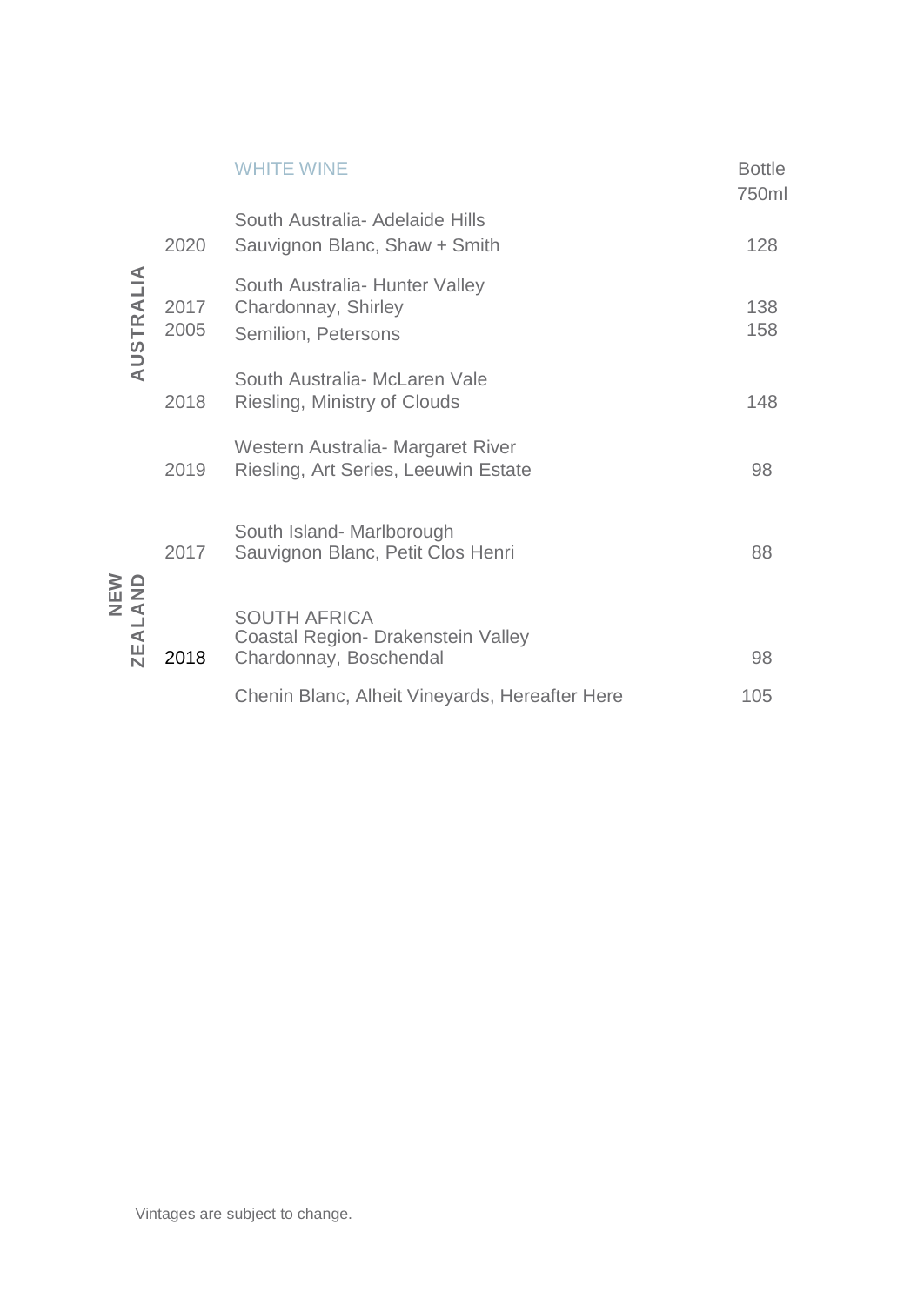|                      | <b>RED WINE</b>                                                                                                                                                                                    | <b>Bottle</b><br>750ml |
|----------------------|----------------------------------------------------------------------------------------------------------------------------------------------------------------------------------------------------|------------------------|
| 2014<br>2016         | Piemonte- Barolo, Barbaresco, Langhe<br>Barbaresco, Reyna, Michele Chiarlo<br>Barolo, Renato Corino, Del Comune Di La Morra                                                                        | 170<br>170             |
| 2016<br>2019         | Veneto- Valpolicella, Amarone<br>Amarone, Ca'Rugate<br>Valpolicella, Rio Albo, Ca'Rugate                                                                                                           | 158<br>108             |
| 2017                 | Alto Adige (Sud Tyrol)<br>Pinot Noir, Alto Adige, Peter Zemmer                                                                                                                                     | 160                    |
| 2017<br>2013<br>2009 | Toscana- Rosso Di Montalcino, Brunello Di Montalcino<br>Rosso Di Montalcino, Ignaccio, Il Marroneto<br>Brunello Di Montalcino, Il Marroneto<br>Brunello Di Montalcino, Tenuta San Giorio Ugolforte | 120<br>180<br>250      |
| 2017<br>2019<br>2016 | <b>Toscana- Chianti</b><br>Nipozzano Chianti, Rufina Riserva<br>Chianti, Tenuta di Castiglioni<br>Nipozzano Chianti, Riserva Vecchie Viti                                                          | 135<br>100<br>158      |
| 2012<br>2013         | Toscana- Marchesi de Frescobaldi<br>Nippozzano, Montesodi<br>Cabernet Sauvignon, Cabernet Franc, and<br>Sangiovese, Nippozzano, Mormoreto                                                          | 210<br>318             |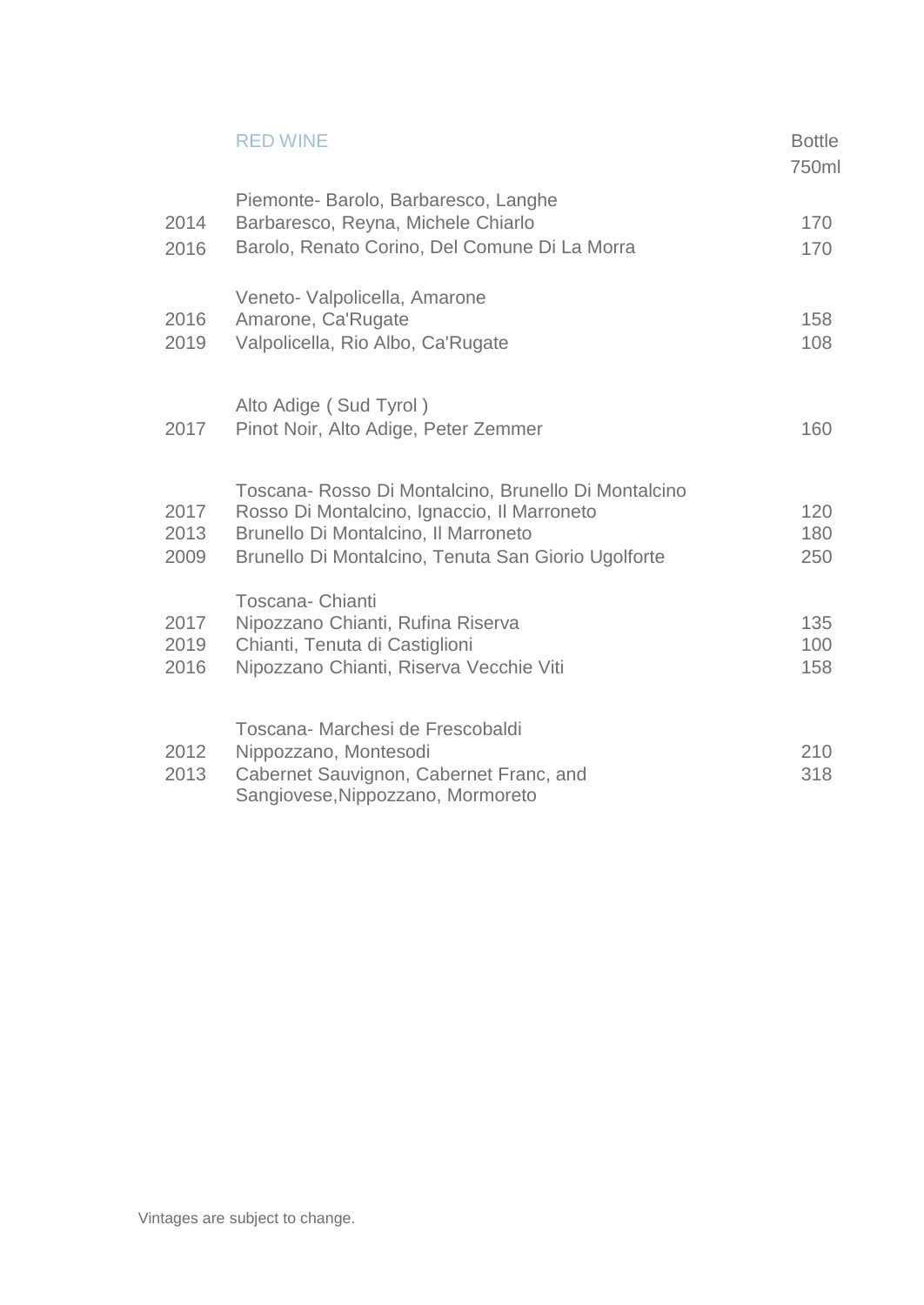|                      | RED WINE                                                                                                                   | <b>Bottle</b><br>750ml |
|----------------------|----------------------------------------------------------------------------------------------------------------------------|------------------------|
| 2016                 | <b>Sicilia</b><br>Nero d'Avola, Regaleali, Tasca d'Almerita                                                                | 118                    |
| 2016                 | Loire Vallee<br>Sancerre Rouge, Domaine Vacheron                                                                           | 148                    |
| 2012<br>2010         | Burgundy- Cote de Nuits<br>Chambolle-Musigny, Albert Bichot<br>Gevrey-Chambertin, Albert Bichot                            | 238<br>198             |
| 2016<br>2015<br>2015 | Burgundy- Cote de Beaune<br>Volnay, Vincent Bouzereau<br>Saint Roman Rouge, Alain gras<br>Beaune 1er Cru "Teurons" Chanson | 188<br>188<br>208      |

FRANCE **FRANCE**

Vintages are subject to change.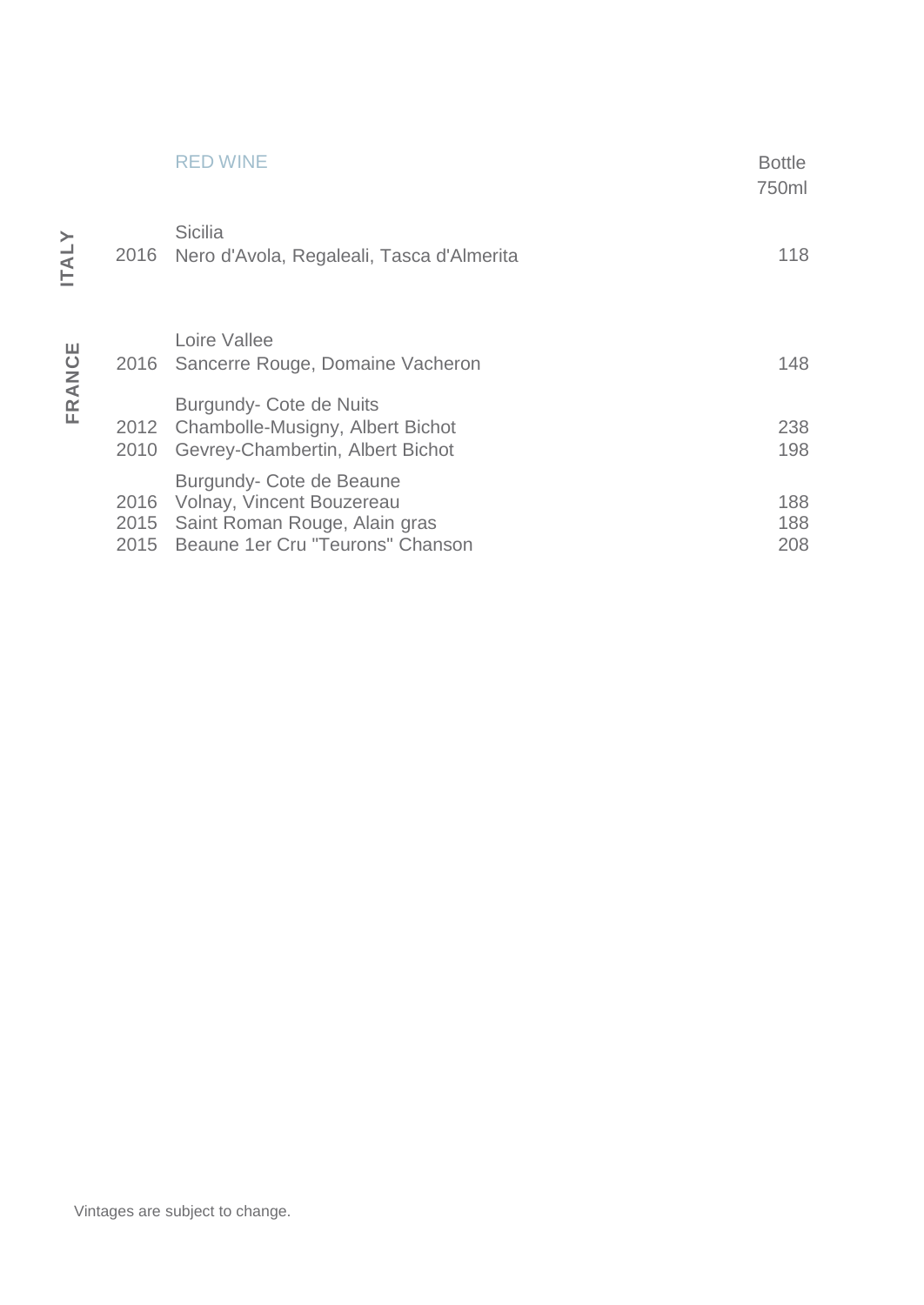|        |                      | <b>RED WINE</b>                                                                                                                                                                 | <b>Bottle</b><br>750ml |
|--------|----------------------|---------------------------------------------------------------------------------------------------------------------------------------------------------------------------------|------------------------|
| FRANCE | 2016<br>2015<br>2014 | <b>Bordeaux</b><br>Blaye Côtes de Bordeaux, Château L'Escadre Grande Reserve<br>St-Emilion Grand Cru, Château Fonbel<br>Pessac-Leognan, Château Le Bruilleau                    | 88<br>168<br>128       |
|        | 2016<br>2016<br>2016 | Côtes du Rhone<br>Crozes Hermitage, Les Jalets, Paul Jaboulet Aine<br>Sait Joseph, Le Grand Pompee, Paul Jaboulets Aine<br>Chateauneuf du Pape, Les Cedres, Paul Jaboulets Aine | 138<br>138<br>188      |
|        |                      |                                                                                                                                                                                 |                        |
|        |                      |                                                                                                                                                                                 |                        |
|        |                      |                                                                                                                                                                                 |                        |
|        |                      |                                                                                                                                                                                 |                        |
|        |                      |                                                                                                                                                                                 |                        |
|        |                      | Vintages are subject to change.                                                                                                                                                 |                        |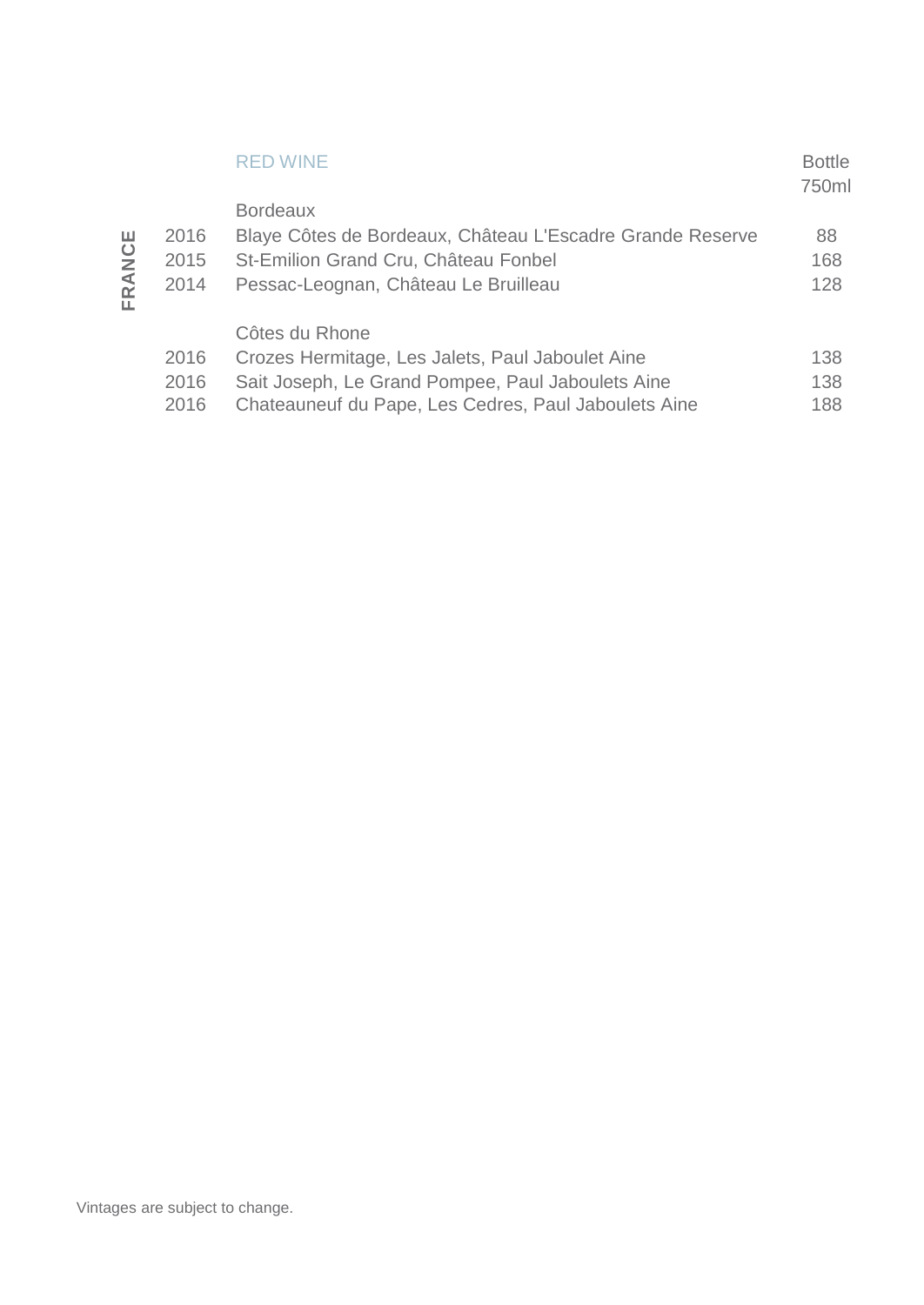|                      | <b>RED WINE</b>                                                                                                                 | <b>Bottle</b><br>750ml |
|----------------------|---------------------------------------------------------------------------------------------------------------------------------|------------------------|
| 2018                 | Western Autralia - Margaret River<br>Shiraz "Siblings", Leeuwin Estate, Margaret River                                          | 108                    |
| 2016                 | South Australia- Adelaide Hills<br>Shiraz, Shaw + Smith                                                                         | 168                    |
| 2017<br>2016         | South Australia- Barossa Valley<br>Cabernet Sauvignon & Shiraz, Tom Foolery Son of a Gun<br>Shiraz, Tom Foolery Black and Blue  | 158<br>158             |
| 2014<br>2015<br>2018 | South Australia- McLaren Vale<br>Shiraz, Gemtree Gemstone (Organic)<br>Mataro, Ministry of Clouds<br>Shiraz, Ministry of Clouds | 90<br>178<br>128       |
| 2016                 | South Australia - Hunter Valley<br>Cabernet Sauvignon Mudgee, Petersons                                                         | 168                    |
| 2018                 | South Island- Marlborough<br>Pinot Noir, Petit Clos Henri                                                                       | 94                     |
| 2017                 | South Island- Central Otago<br>Pinot Noir, Maude, Central Otago                                                                 | 124                    |
|                      |                                                                                                                                 |                        |

**AUSTRALIA**

**NEW ZEALAND**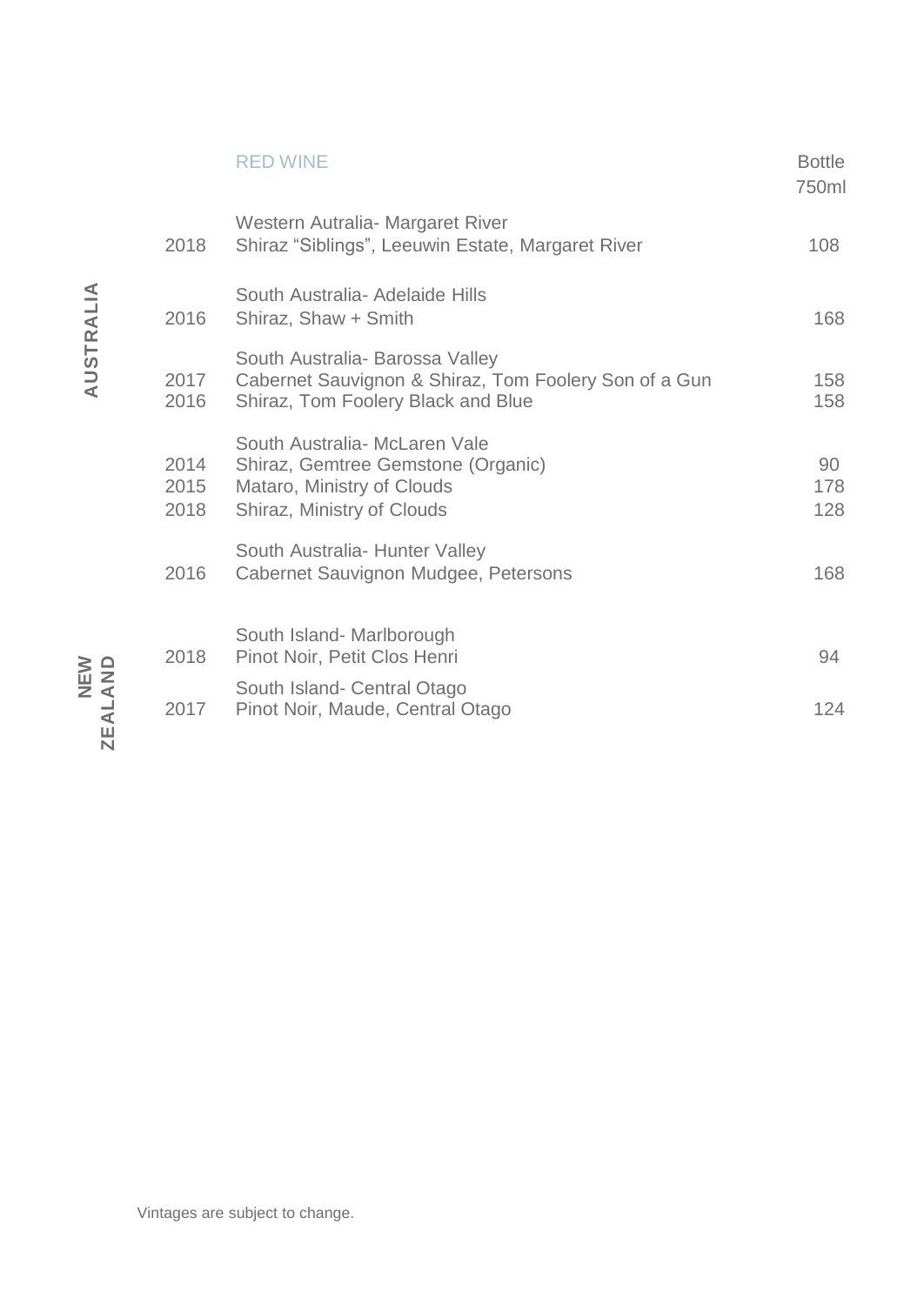|      | <b>RED WINE</b>                                            | <b>Bottle</b><br>750ml |
|------|------------------------------------------------------------|------------------------|
| 2015 | California- Napa Valley<br>Cabernet Sauvignon, Rutherford  | 170                    |
|      | California<br>Zinfandel, Saldo                             | 170                    |
| 2017 | Oregon<br>Pinot Noir, Joseph Drouhin, Willamette Valley    | 180                    |
|      | Washington<br>Merlot, Charles and Smith, The Velvert Devil | 82                     |
| 2018 | <b>ARGENTINA Mendoza</b><br>Malbec, Alamos                 | 88                     |
|      | Lebanon<br>Cabernet Sauvignon, Satyr                       | 90                     |
|      |                                                            |                        |
|      | <u>DEAAEDT</u>                                             |                        |

## DESSERT

|      | <b>ITALY</b>                             |  |
|------|------------------------------------------|--|
| 2020 | La Spinetta, Biancospino, Moscato d'Asti |  |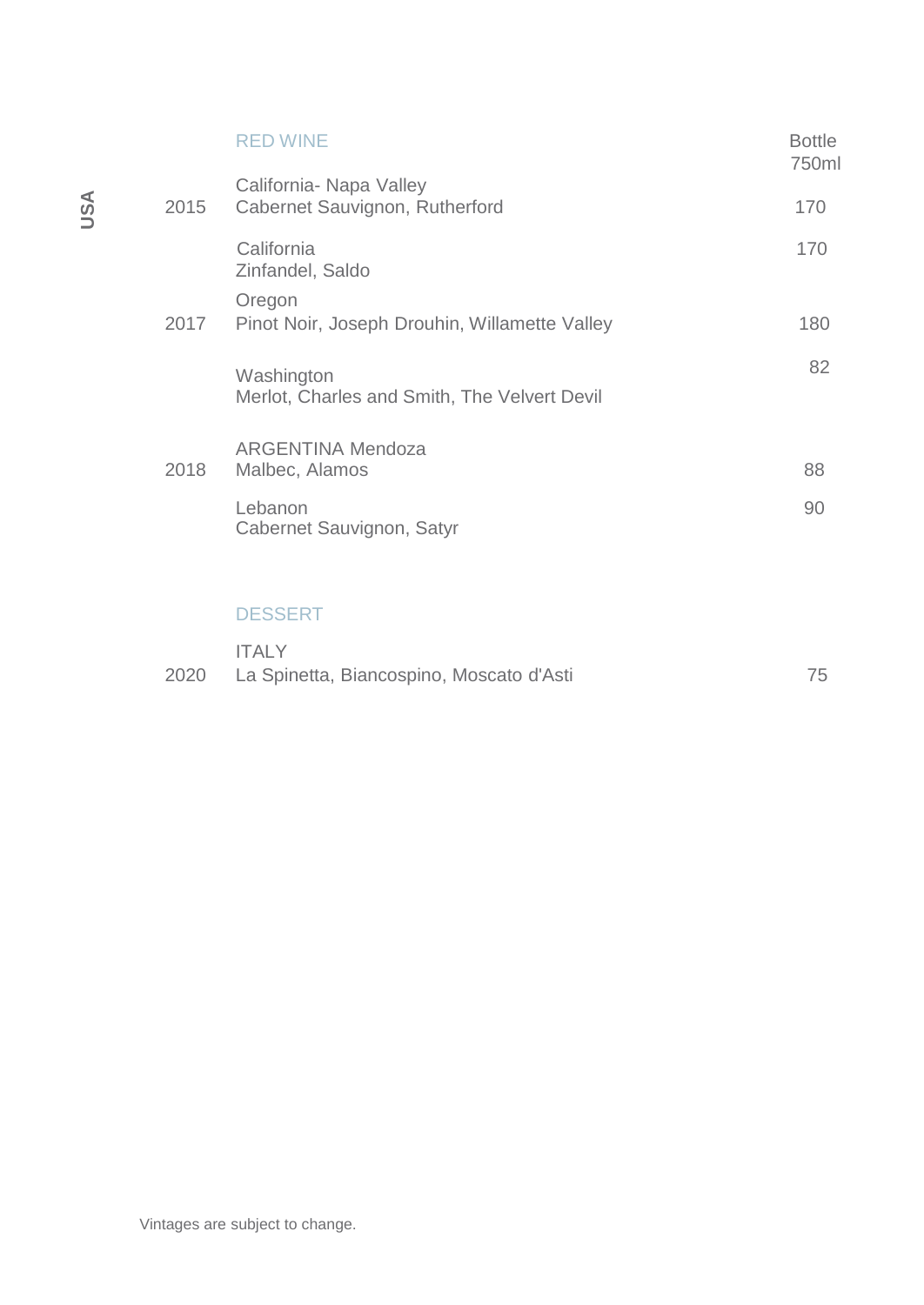| Rosita<br>Tequila, Campari, Vermouth                                                       | 20 |
|--------------------------------------------------------------------------------------------|----|
| Milano-Torino<br>Campari, Vermouth Rosso, Soda                                             | 20 |
| Cardinale<br>Gin, Campari, Vermouth Dry                                                    | 20 |
| Negroni Sbagliato<br>Campari, Vermouth Rosso, Prosecco                                     | 20 |
| Laibar Sour<br>Whiskey, Lemon, Nutmeg & Hazelnut infused Salted Caramel, Bitter            | 23 |
| Earl's Old Fashion<br>Earl Grey Tea infused Orange Whiskey, Vanilla Salted Caramel, Bitter | 23 |
| <b>Twisted Negroni</b><br>Strawberry and Rosemary infused Gin, Vermouths, Bitter           | 23 |
|                                                                                            |    |
| <b>Aperol Spritz</b><br>Prosecco, Aperol, Soda Water                                       | 20 |
| Ginger - Gula Melaka<br>Home-made Ginger Syrup, Gula Melaka, Soda, Prosecco                | 20 |
| "Hugo The Spritz"                                                                          | 20 |
| Elderflower syrup, Mint, Soda, Prosecco                                                    | 20 |
| Rosemary - Grape                                                                           |    |
| Rosemary syrup, Grape Juice, Aperol, Soda, Prosecco                                        |    |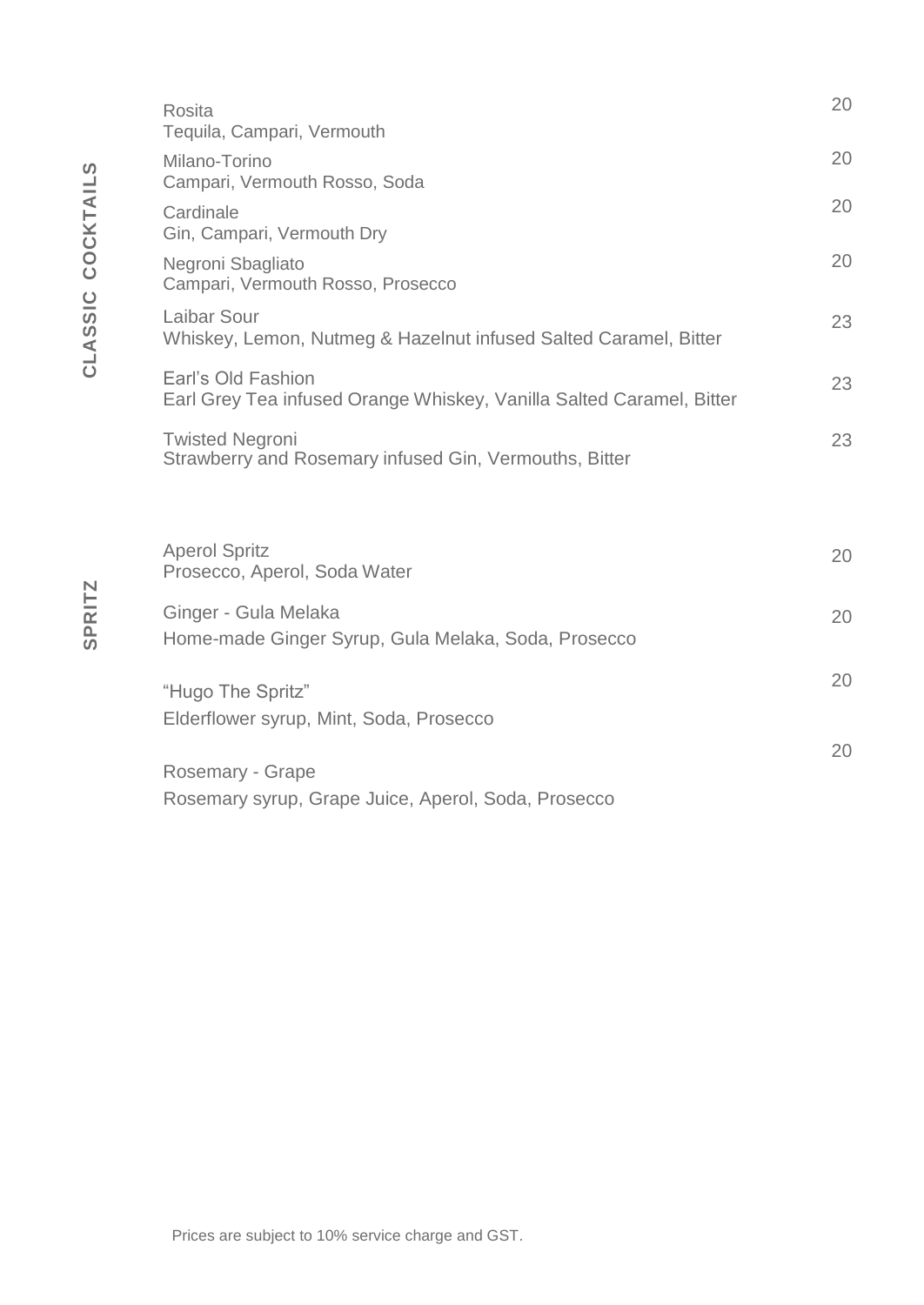| $\sim$ | <b>Crossroads Session IPA</b>  | 15  |
|--------|--------------------------------|-----|
| 帯      | <b>Crossroads Craft Larger</b> | 15. |
| മ      | <b>Heineken</b>                | 15. |
|        | Tiger                          | 14  |

| MALT<br>Щ<br>$\vec{\sigma}$<br>$rac{2}{5}$ | <b>Glenlivet 12 Years</b><br><b>Glenlivet 18Years</b><br>Nikka Yoichi<br>Macallan 12 Years<br><b>Glenfiddich 12 Years</b> | 21<br>35<br>21<br>21<br>21 |
|--------------------------------------------|---------------------------------------------------------------------------------------------------------------------------|----------------------------|
| $E$ S<br>$\overline{\textbf{x}}$<br>WHISI  | Johnnie Walker Black Label<br>Jameson<br>Jim Beam<br>Maker's Mark                                                         | 16<br>16<br>15<br>19       |

| ျ              | Johnnie Walker Black Label | 16 |
|----------------|----------------------------|----|
| $\geq$         | Jameson                    | 16 |
| $\frac{6}{10}$ | Jim Beam                   | 15 |
| $\geq$         | Maker's Mark               | 19 |
|                |                            |    |

|            | $\overline{u}$ Martell VSOP            | 19 |
|------------|----------------------------------------|----|
|            | $\leq$ $\overline{z}$ Remy Martin VSOP | 19 |
| ΰ Σ<br>౦ ∢ |                                        |    |

Prices are subject to 10% service charge and GST.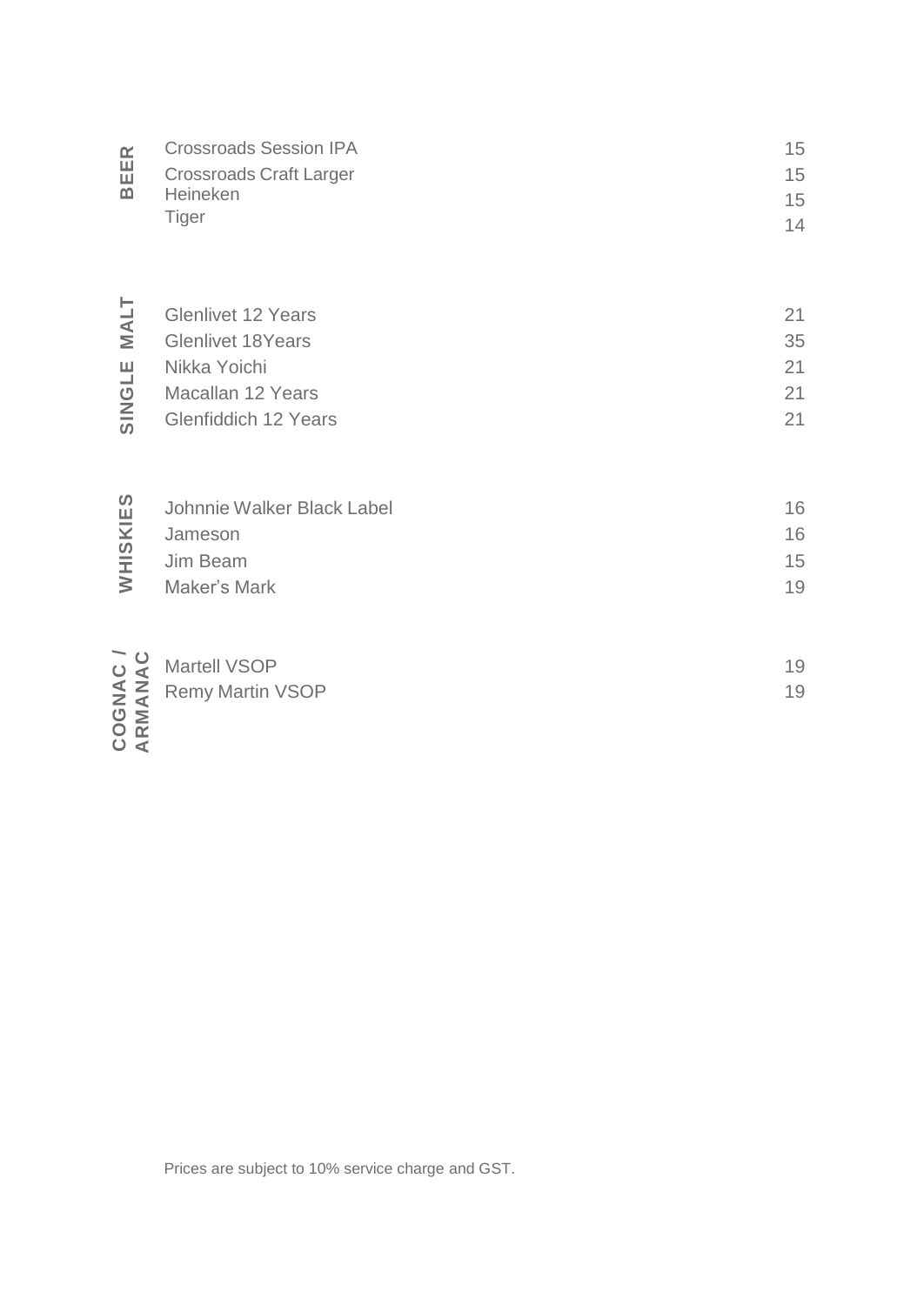|                              | Nonino Amaro                                      | 18 |
|------------------------------|---------------------------------------------------|----|
|                              | Aperol, Campari                                   | 15 |
| $\circ$ $\exists$            | Homemade Limoncino (Limoncello)                   | 15 |
| <b>APERITIV<br/>LIMONCEI</b> | Cocchi: Americano Bianco, Rosa, Strorica Vermouth | 15 |
|                              | Nonino Grappa                                     | 15 |
|                              | Pernod                                            | 15 |
|                              | <b>Fernet Branca</b>                              | 15 |
|                              |                                                   |    |

| <b>APERITIVO<br/>LIMONCELLO</b> | Aperul, Galilpall<br>Homemade Limoncino (Limoncello)<br>Cocchi: Americano Bianco, Rosa, Strorica Vermouth<br>Nonino Grappa<br>Pernod<br><b>Fernet Branca</b> | $\cup$<br>15<br>15<br>15<br>15<br>15         |
|---------------------------------|--------------------------------------------------------------------------------------------------------------------------------------------------------------|----------------------------------------------|
| <b>SHERRY</b><br>PORT           | Tio Pepe Dry<br><b>Taylor Fine Ruby</b>                                                                                                                      | 16<br>$16$                                   |
| LIQUEUR                         | <b>Baileys</b><br><b>Grand Marnier</b><br>Amaretto Di Saronno<br>Cointreau<br>Galliano<br>Kahlua<br>Sambuca<br>Drambuie                                      | 15<br>15<br>15<br>15<br>15<br>15<br>15<br>15 |
|                                 | Prices are subject to 10% service charge and GST.                                                                                                            |                                              |